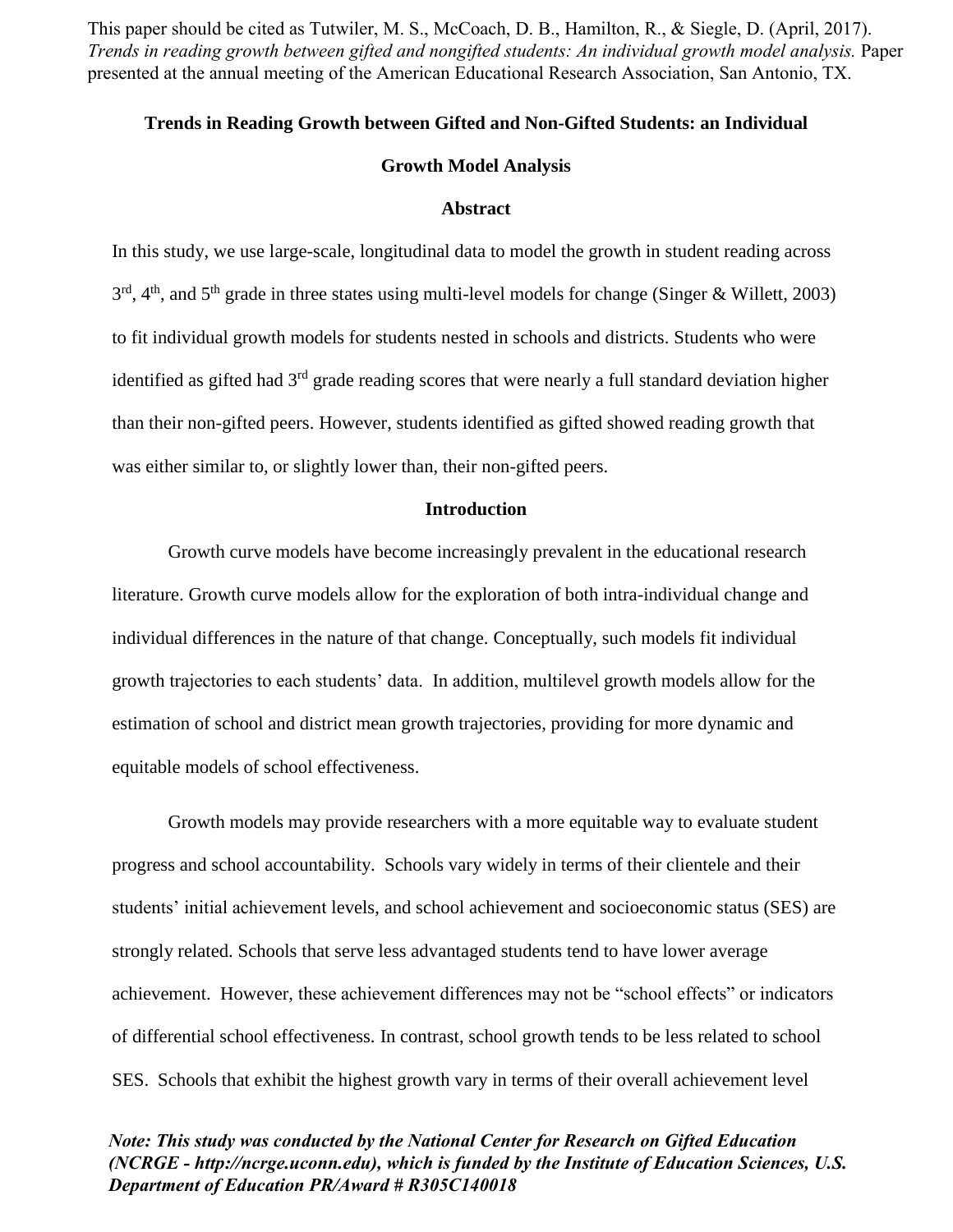(and schools that exhibit the highest initial achievement vary in terms of their growth rates), indicating that status and growth measure distinct aspects of school effectiveness—the overall academic performance of the school and the ability of the school to improve student achievement (Goldschmidt, Roschewski, Choi, Auty, Hebbler, Blank, & Williams, 2005).

Very little empirical research has examined the growth of gifted students and compared their growth to that of non-gifted students. One notable exception is the study by Rambo and McCoach (2014), who found that initially high achieving students grew more slowly than average students during school but maintained that same slower growth rate in the summer (Rambo & McCoach, 2014). In contrast, average students grew steeply during the school year but exhibited little to no achievement growth over the summer. Rambo and McCoach speculated that inappropriate curricular opportunities may be at least partially responsible for these differential growth rates. Gifted students' achievement growth results from complex, advanced, and meaningful content provided by a knowledgeable teacher through high-quality curriculum and instruction at an appropriate pace with scaffolding and feedback (Little, 2012; Tomlinson, 2001, 2003, 2012; VanTassel-Baska, 2012). The current research study examines the growth of identified gifted students and compares that growth to the growth of non-identified students in three different states that mandate identification and programming for gifted students. The preliminary analyses that we present in this paper are descriptive in nature; however, they provide empirical research evidence documenting the differences in gifted and non-gifted students' reading growth slopes across third, fourth, and fifth grades.

*RQ1: What is the relationship between a student being identified as gifted by the 4th grade and students' growth in reading scale scores, controlling for important demographic factors? We*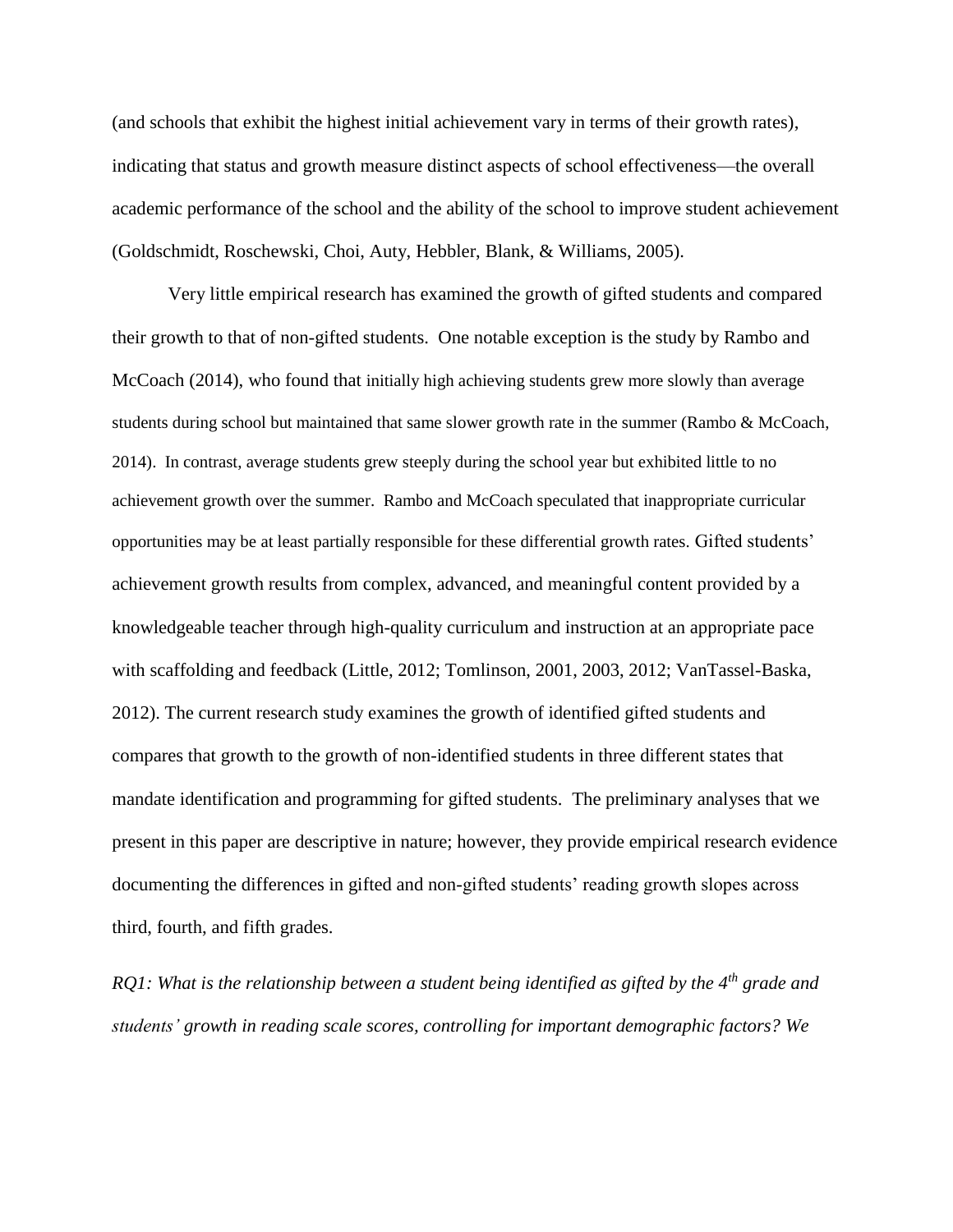*hypothesized that gifted students would have higher initial reading scores and slower reading growth than non-gifted students.* 

*RQ2: Are there between school differences and between district differences in students' reading growth? We hypothesized that the average growth rates would vary across schools and districts within each of the states.* 

### **Methods**

#### **Site and Sample**

Data were collected from state departments of education in three different states (henceforth States 1-3) with mandatory gifted identification laws, and represent trends in public schools and districts. The data files contain the data for the entire cohort of students who were third graders in 2011-2012 for each of the three states.

### **Measures:**

The databases contain summative state achievement scores (described below) in reading and mathematics for the 2011-2012, 2012-2013, and 2013-2014 academic years for grades 3-5 from three states with mandated services for gifted education. The database also contain data on the following variables for each student: gifted status, free/reduced price lunch status, English Language learner (ELL) status and race/ethnicity (coded according to Federal guidelines).

**State 1.** *End-of-Grade (EOG)* Tests of Mathematics, English Language Arts/ Reading (grades 3-8) are based on college and career readiness standards, the Common Core State Standards. The tests are vertically scaled, allowing for the measurement of individual student growth. The reported reliability estimates exceed .88 for all grades in mathematics and exceed .87 for all grades in Reading.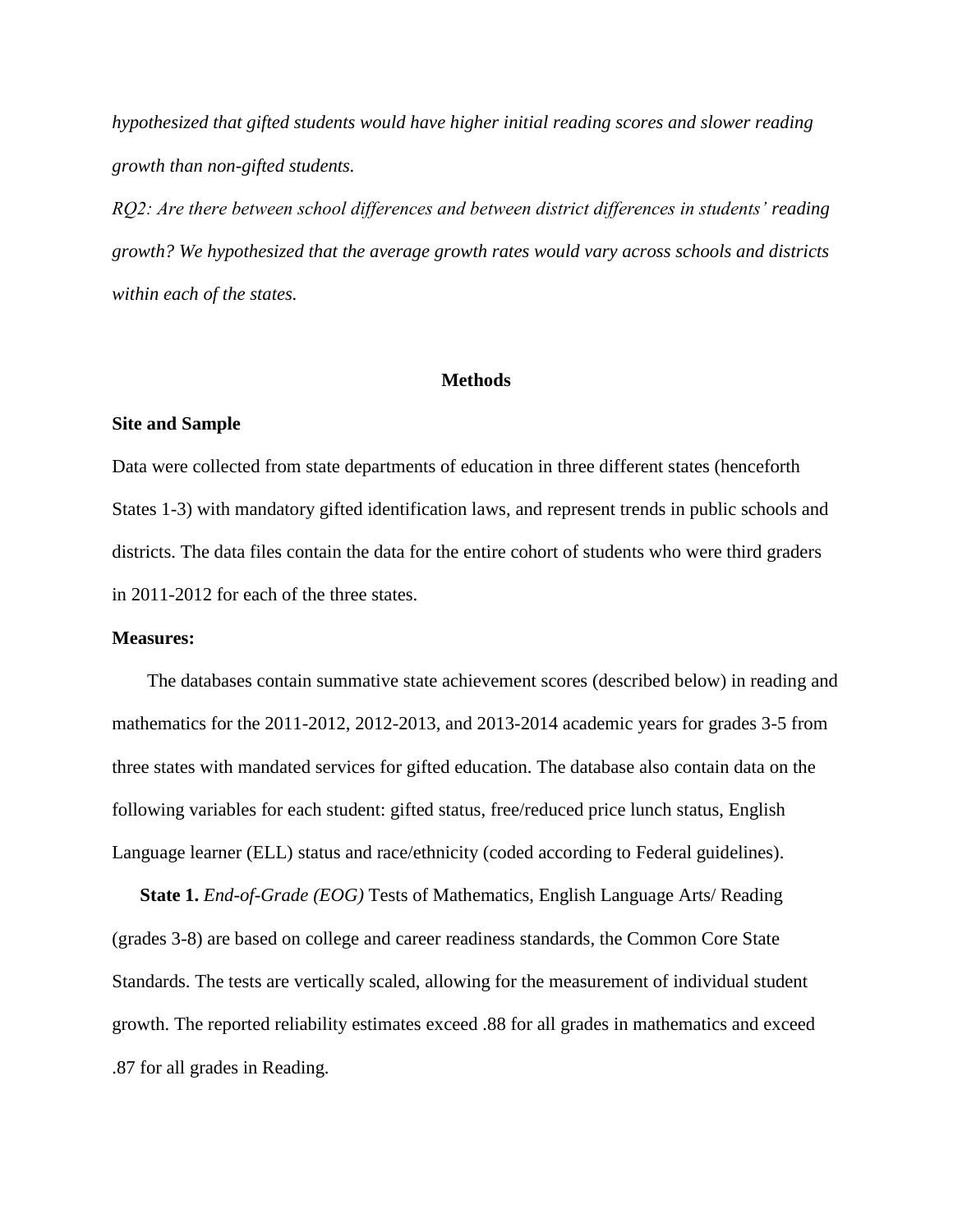**State 2.** *The state test* was administered annually to grades 3-10 in reading and 3-8 in mathematics. The tests reflect current state standards. The state test is vertically scaled and IRT score reliability estimates are at least .89 across all grades.

**State 3.** The state test is given annually to students in grades 3-10 in reading, writing, and mathematics and is vertically scaled. The reported reliabilities for the reading and mathematics assessments exceed .90.

### **Data**

Three waves of data represent when students were in the  $3<sup>rd</sup>$  (2011-2012),  $4<sup>th</sup>$  (2012-2013), and 5<sup>th</sup> (2013-2014) grades. The data from State 1 were comprised of 63,323 students clustered in 1,034 schools and 180 districts. The data from State 2 were comprised of 168,444 students in 2,194 schools and 73 districts. The data from State 3 were comprised of 98,764 students clustered within 1,318 schools and 114 districts.

## **Analytic Plan**

We used multi-level models for change (Singer & Willett, 2003) to fit individual growth models for students nested in schools and districts. Details of the measures and models used can be found in *Appendix A*. We conducted all analyses using the StataMP 14 statistical software package (Statacorp, 2015). Preliminary analyses of the relationship between the covariates and student reading growth can be found in *Appendix B*. In fitting the models for each state, we checked for all possible same level interaction effects between covariates within each level. We also checked for all possible interactions of demographic variables and time. Only statistically significant interactions are retained in the final parsimonious models in Table 1. We present our results by state. Additional fitted models, representing our systematic model building approach, are available upon request.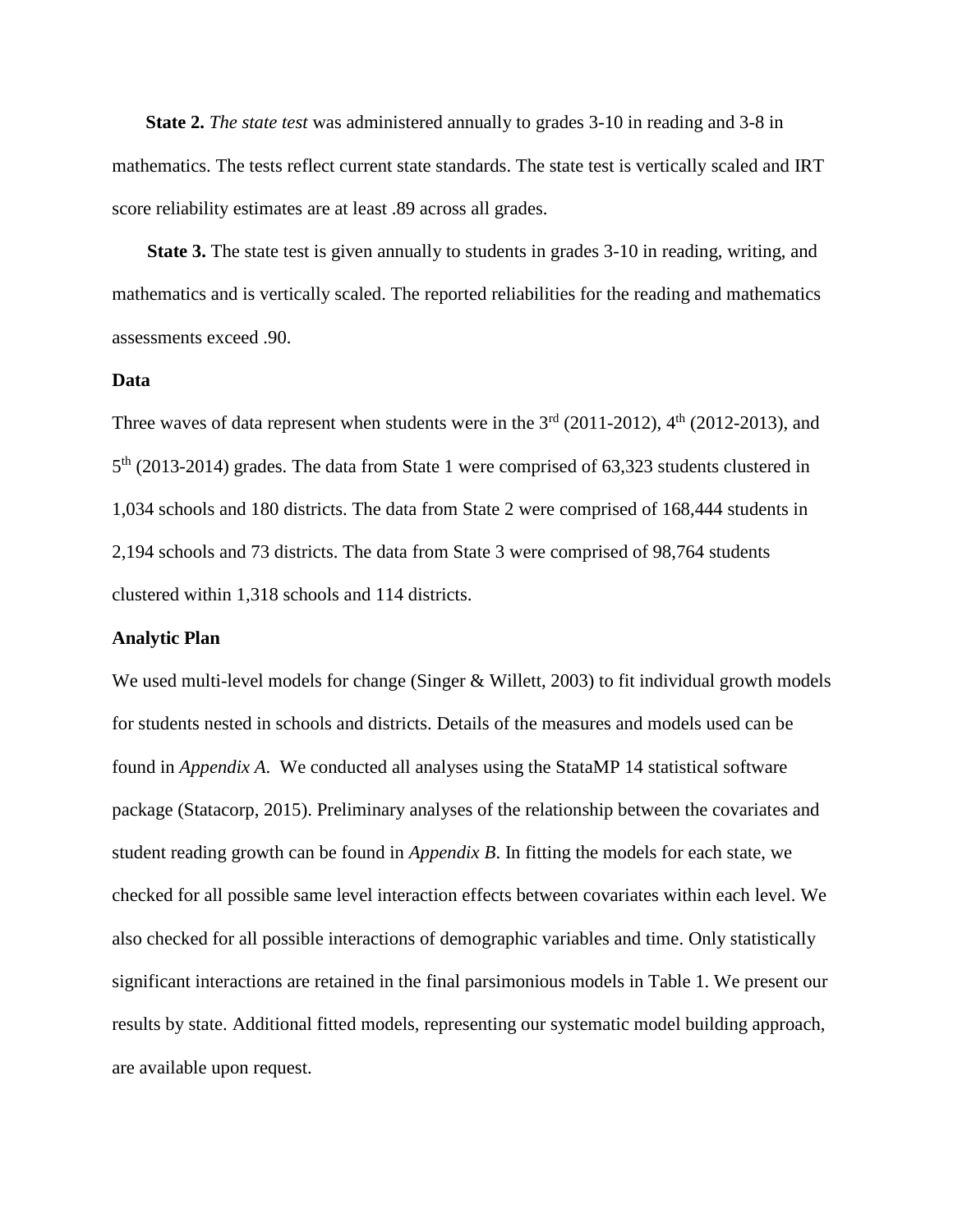## **Results**

## $<<$ INSERT TABLE 2>>

### **State 1**

We note in the bolded rows of Table 1, column 2, that gifted students in State 1 have  $3<sup>rd</sup>$  grade reading scale scores that are nearly 61 points higher than their non-gifted peers, on average in the population. This represents a relatively large effect size of slightly over 0.80 standard deviation units. Though scores did go up over time for both gifted and non-gifted students, we also note that the growth of gifted students is about 4 points less per year than their non-gifted peers. These trends are visible in Figure 1, where one notes an initial gap at year 3 and general growth for both gifted and non-gifted students across the subsequent 2 years, though the slope of the line for gifted students is slightly less steep.

## <<INSERT FIGURE 1>>

### **State 2**

Much like their State 1 peers, we note in the bolded rows of Table 1, column 3, that gifted students in State 2 have 3<sup>rd</sup> grade reading scale scores that are nearly 20 points higher than their non-gifted peers, on average in the population. This represents a relatively large effect size of nearly 1 standard deviation unit. Gifted and non-gifted students alike showed growth of about 9 points per year in their reading scores over the subsequent two years, with no detectable difference in the magnitude of growth between the two groups. This trend is made salient in Figure 2, which shows the large initial difference and parallel growth in reading scores over time between gifted and non-gifted students.

<<INSERT FIGURE 2>>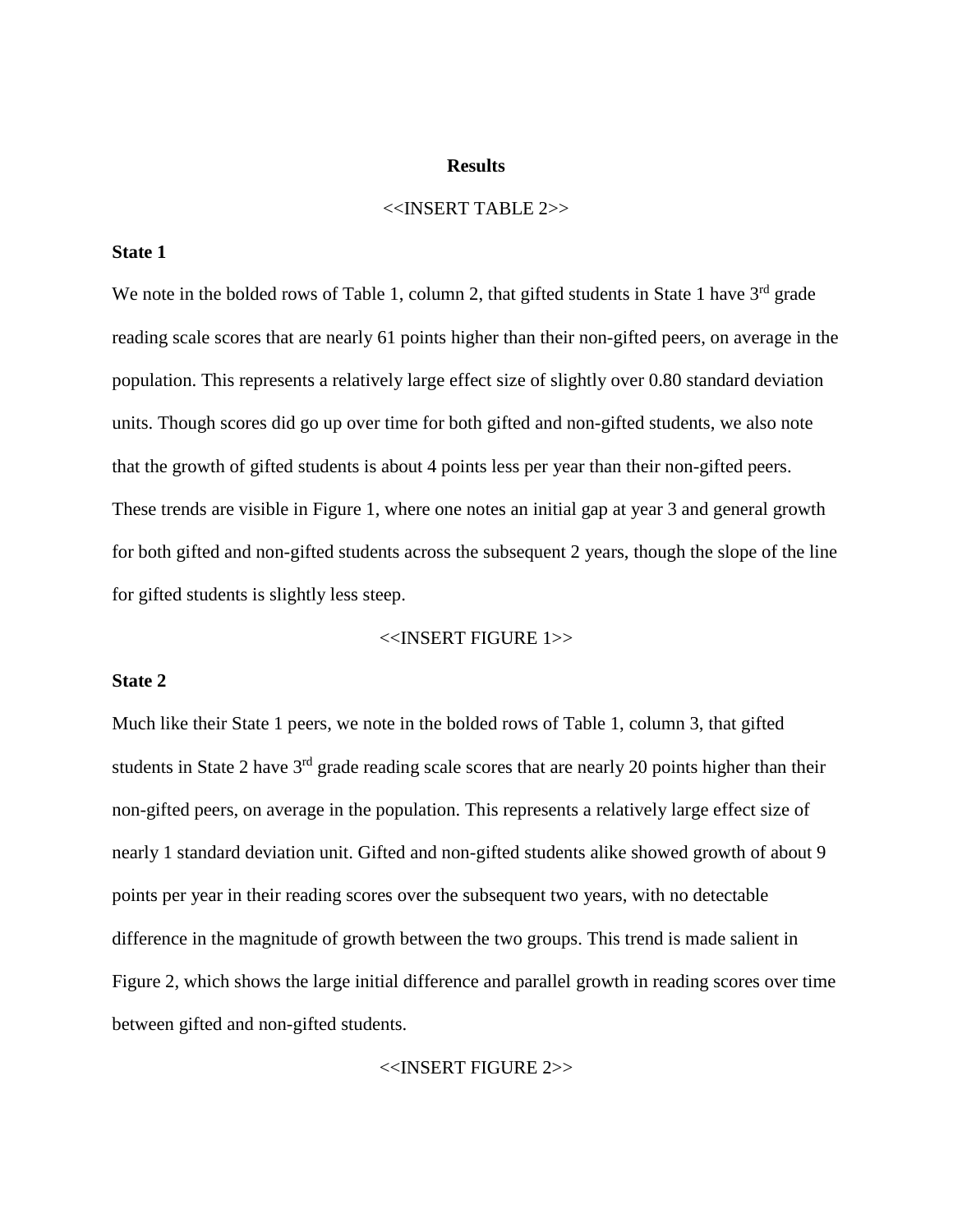### **State 3**

In line with our findings in States 1 and 2, we note in the bolded rows of Table 1, column 4, that gifted students in State 3 had  $3<sup>rd</sup>$  grade reading scores that were, on average, nearly 9 points higher than their non-gifted peers. Consistent with our results from the other states, this represents a large effect size of nearly a full standard deviation unit. Similar to our findings in State 1, we also note that, while scores do trend upward over time on average, gifted students' reading scores grew by about 0.20 points per year less than their non-gifted peers, on average in the population and controlling for all other factors in the model. We observe this large initial difference and subsequent growth for both gifted and non-gifted students in Figure 3.

### <<INSERT FIGURE 3>>

### **Disadvantaged students**

Another important contrast to consider is the relationship between gifted status and achievement for students who are historically disadvantaged (under-represented and eligible for free/reduced-priced lunch). In our sample, 27% of the students in State 1, 43% of the students in State 2, and 32% of the students in State 3 fall under this designation. They are underrepresented in gifted classrooms, however, with only 15% (n=800) of gifted students in State 1, 23% (n=3,561) of gifted students in State 2, and 10% (n=1,599) of gifted students in State 3 designated as disadvantaged. An interesting post-hoc contrast, then, would be to compare reading growth between disadvantaged gifted and non-gifted students, as well as nondisadvantaged gifted students and their disadvantaged peers.

Using State 1 as an example, we see in Figure 4 that there is a small difference (ranging between 0.11 and 0.17 standard deviation units) between gifted students who are or are not disadvantaged, on average and controlling for all other factors in the model. The difference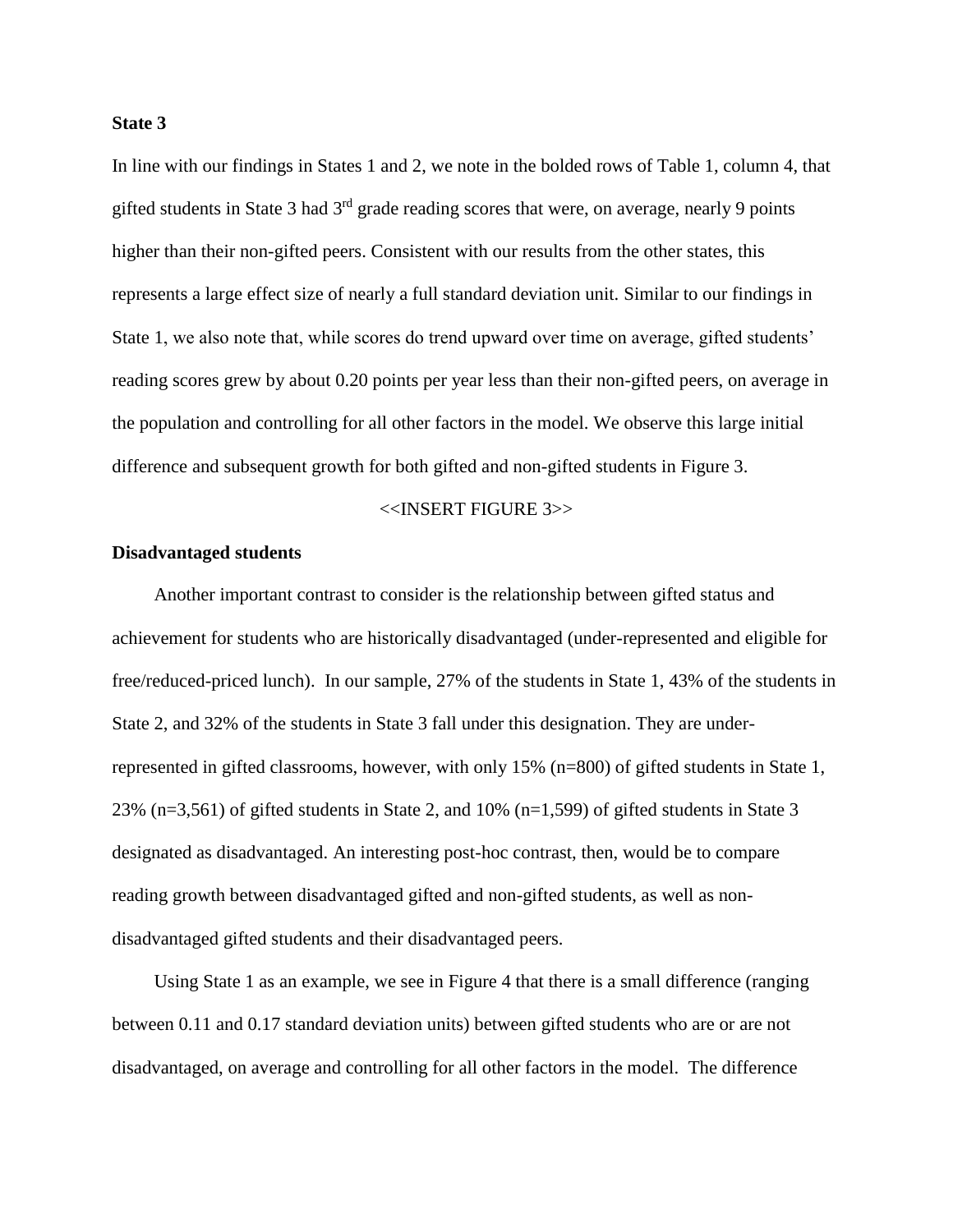between gifted and non-gifted disadvantaged students is much more striking, ranging between 1.15 and 1.29 standard deviation units. In essence, the persistent gap between gifted and nongifted disadvantaged students is ten times the magnitude of the gap between disadvantaged gifted students and their non-disadvantaged gifted peers. The gaps in States 2 and 3 (not shown) are similar in direction, though they differ somewhat in magnitude.

Across all three states, after controlling for the other variables in the model, students who receive free lunch start substantially lower and grow more slowly than their reference peers. English learners, on the other hand, start lower, but grow more quickly than their reference peers. The independent effect of underserved status on reading growth is less clear: in two of the three states, underserved students who are neither EL nor FRL start lower and grow slightly more slowly than their reference peers, whereas in one state, underserved students start lower, but grow more quickly than their reference peers.

### <<INSERT FIGURE 4>>

#### **Discussion**

These analyses demonstrate that gifted students' rate of reading growth in third-fifth grades is similar to or slower than that of their non-gifted peers. Although gifted students who are disadvantaged do tend to score slightly lower than gifted reference students, this difference is quite small in magnitude when compared to the difference between disadvantaged gifted students and their non-disadvantaged gifted peers or when compared to the difference between nondisadvantaged gifted students and their non-disadvantaged, non-gifted peers.

Given that gifted students scored nearly one standard deviation above their reference peers across the three states, gifted students' lower reading growth rates could be the result of regression to the mean effects. However, these lower reading slopes may also indicate a lack of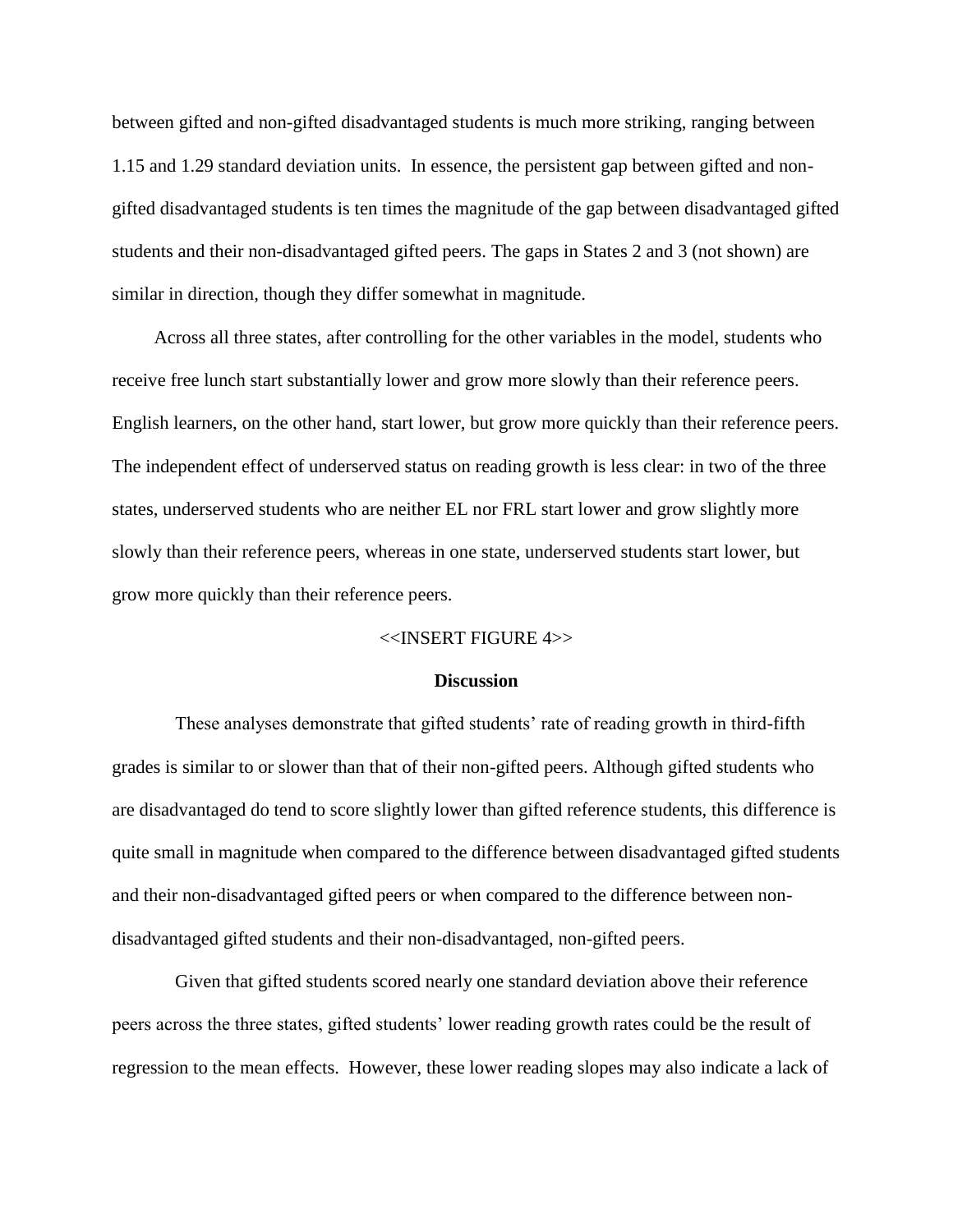instructional match between the gifted students and their educational programs. We are in the process of conducting additional analyses, using school and district predictors to determine whether schools' self-reported gifted programming options relate to the growth of gifted students across the schools in our 3 samples. At AERA, we plan to present additional analyses that consider the effects of school and district gifted programs on the growth of gifted students in general, and gifted underserved students more specifically.

#### **References**

- Goldschmidt, P., Roschewski, P., Choi, K., Auty, W., Hebbler, S., Blank, R. & Williams, A. (2005). *Policymakers guide to growth models for school accountability: How do accountability models differ?* (Tech. Rep.). Washington, DC: Council of Chief State School Officers.
- Little, C. A. (2012). Curriculum as motivation for gifted students. *Psychology in the Schools, 49*, 695-705. doi:10.1002/pits.21621
- Rambo, K. & McCoach, D. B. (2014). Using summer growth patterns to assess the impact of schools on high achieving and gifted students' reading skills. *Journal of Educational Research.* DOI: 10.1080/00220671.2013.850398

StataCorp. (2015). Stata Statistical Software: Release 14. College Station, TX: StataCorp LP.

- Singer, J.D., & Willett, J.B., (2003). Applied Longitudinal Data Analysis: Modeling Change and Event Occurrence. New York, NY: Oxford University Press.
- Tomlinson, C. A. (2001). *How to differentiate instruction in mixed-ability classrooms* (2nd ed.)*.*  Alexandria, VA: Association for Supervision and Curriculum Development.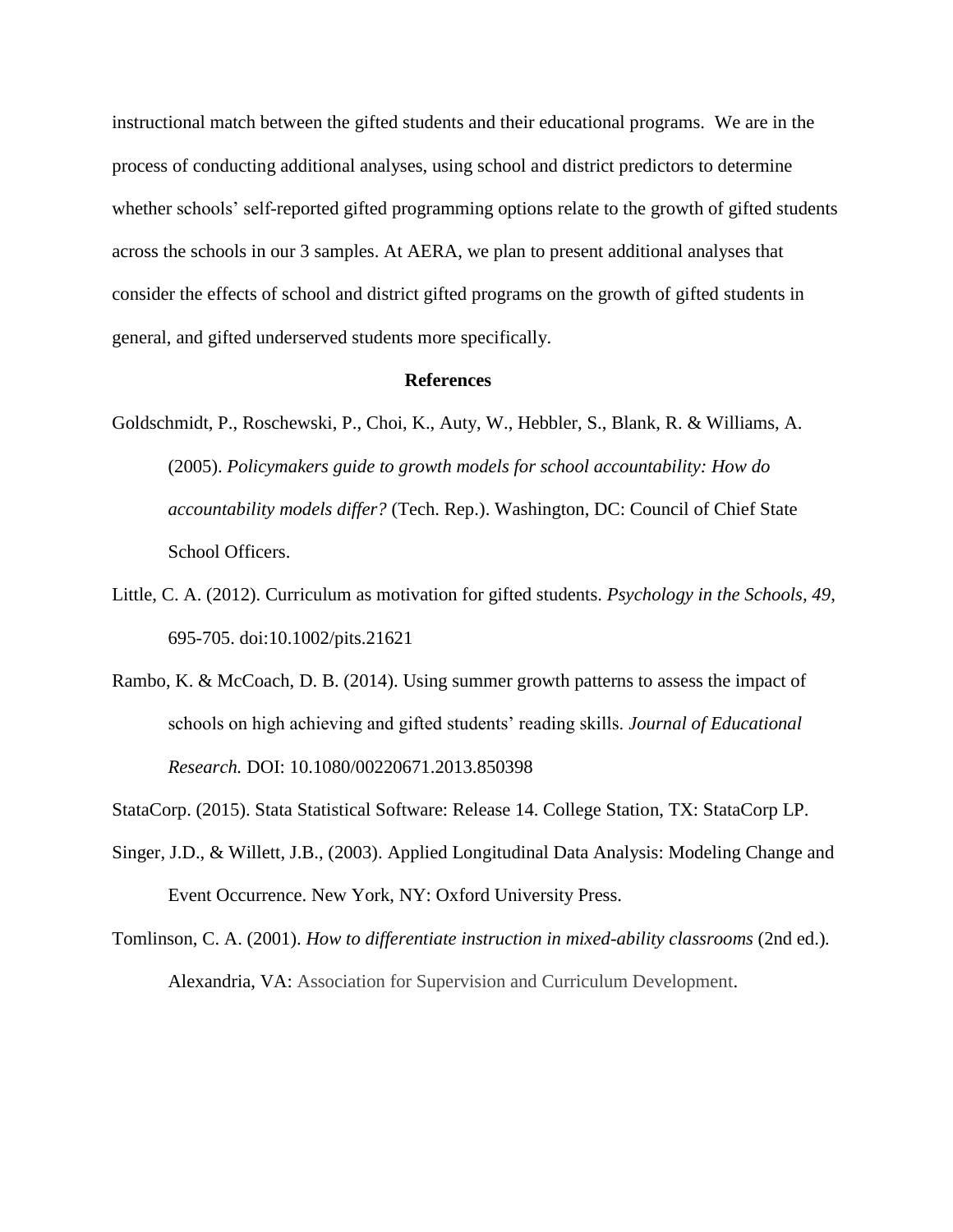Tomlinson, C. A. (2003). *Fulfilling the promise of the differentiated classroom: Strategies and tools for responsive teaching.* Alexandria, VA: Association for Supervision and Curriculum Development.

Tomlinson, C. A. (2012). Administrative decision-making for changing times. In R. F. Subotnik, A. Robinson, C. M. Callahan, & E. J. Gubbins (Eds.), *Malleable minds: Translating insights from psychology and neuroscience to gifted education* (pp. 245-256). Storrs: University of Connecticut, The National Research Center on the Gifted and Talented.

VanTassel-Baska, J. (2012). Teacher behavior as a tool to understanding the motivation of gifted learners. In R. F. Subotnik, A. Robinson, C. M. Callahan, & E. J. Gubbins (Eds.), *Malleable minds: Translating insights from psychology and neuroscience to gifted education* (pp. 257-266). Storrs: University of Connecticut, The National Research Center on the Gifted and Talented.

#### **Tables & Figures**

Table 1: Fitted individual-growth models of  $3<sup>rd</sup>$ ,  $4<sup>th</sup>$ , and  $5<sup>th</sup>$  grade student reading scale scores in State 1 (n<sub>student</sub>=63,323; n<sub>school</sub>=1,034; n<sub>district</sub>=180), State 2 (n<sub>student</sub>=168,444; n<sub>school</sub>=2,194;  $n_{\text{distinct}}$ =73), and State 3 ( $n_{\text{student}}$ =98,764;  $n_{\text{school}}$ =1,318;  $n_{\text{distinct}}$ =114).

|              |             | <b>State</b> |            |
|--------------|-------------|--------------|------------|
|              | 1           | 2            | 3          |
| Intercept    | 573.91***   | 208.76***    | 441.77***  |
|              | (1.12)      | (0.29)       | (0.16)     |
| <b>TIME</b>  | 24.99***    | $9.30***$    | 5.18***    |
|              | (0.14)      | (0.03)       | (0.02)     |
| <b>UNDER</b> | $-11.42***$ | $-3.53***$   | $-2.39***$ |
|              | (0.65)      | (0.10)       | (0.07)     |
| EIA          | $-23.11***$ | $-18.07***$  | $-3.97***$ |
|              | (1.14)      | (0.43)       | (0.19)     |
| FRI 4        | $-23.24***$ | $-7.18***$   | $-2.98***$ |
|              | (0.66)      | (0.11)       | (0.06)     |
| GIFT4        | $60.63***$  | $19.52***$   | 8.93***    |
|              | (1.05)      | (0.18)       | (0.08)     |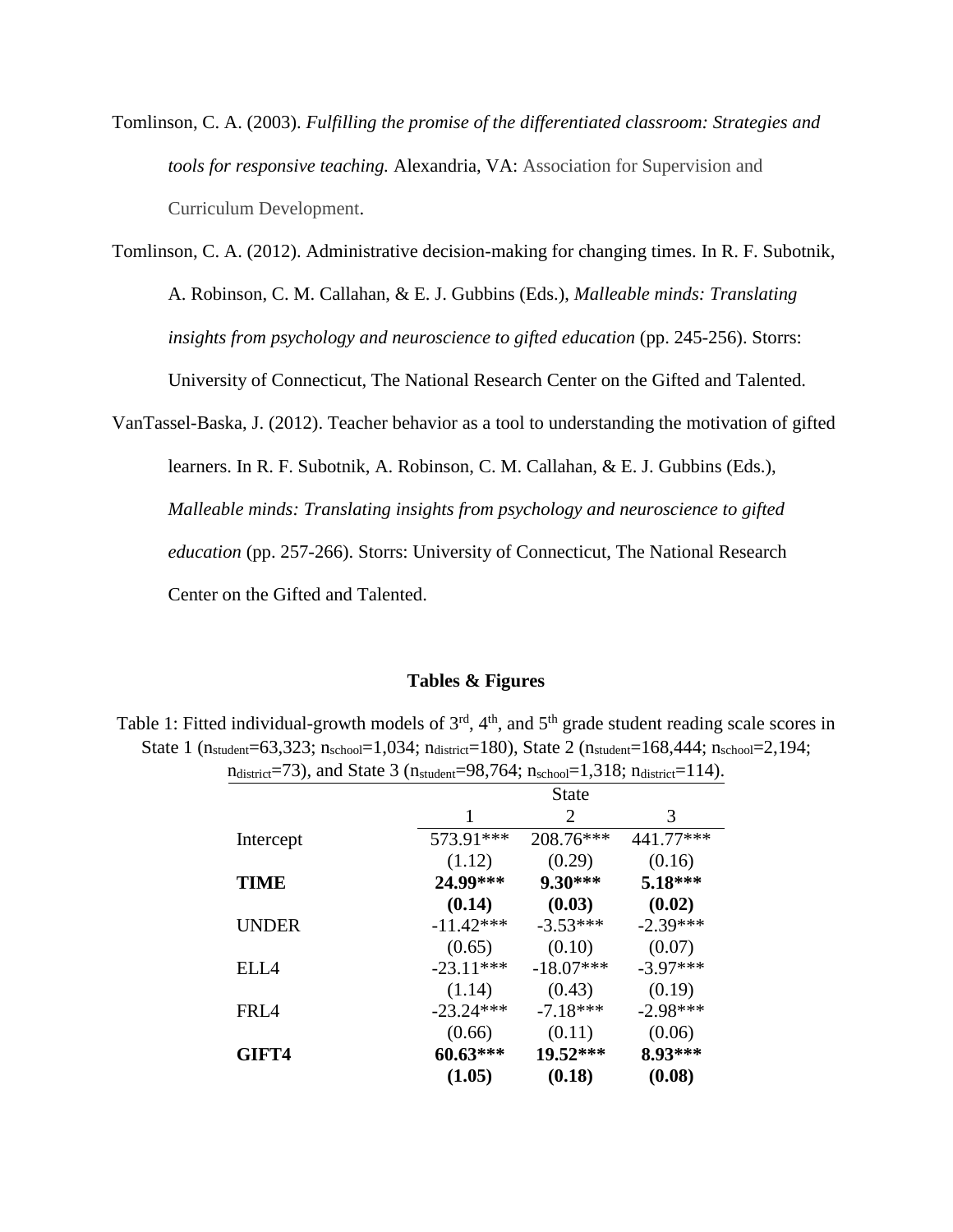| UNDER*ELL4                  |                                |                               | $1.36***$             |  |
|-----------------------------|--------------------------------|-------------------------------|-----------------------|--|
| UNDER*GIFT4                 | 8.02***                        |                               | (0.21)<br>$1.07***$   |  |
| ELL4*FRL4                   | (2.19)<br>$6.64***$            | $5.07***$                     | (0.17)                |  |
| FRL4*GIFT4                  | (1.58)<br>$16.90***$<br>(2.11) | (0.45)<br>$4.42***$<br>(0.27) | 2.39***<br>(0.15)     |  |
| UNDER*TIME                  | $-0.73**$<br>(0.25)            | $0.14***$<br>(0.04)           | $-0.05*$<br>(0.02)    |  |
| ELL4*TIME                   | $6.32***$<br>(0.65)            | $1.73***$<br>(0.06)           | $1.04***$<br>(0.08)   |  |
| FRL4*TIME                   | $-1.07***$<br>(0.24)           | $-0.59***$<br>(0.04)          | $-0.28***$<br>(0.02)  |  |
| <b>GIFT4*TIME</b>           | $-4.37***$<br>(0.34)           |                               | $-0.21***$<br>(0.03)  |  |
| UNDER*ELL4*TIME             | $-3.49***$                     |                               | $-0.68***$            |  |
| ELL4*FRL4*TIME              | (0.67)<br>$2.37***$            |                               | (0.09)                |  |
| School-level <sup>a</sup>   | (0.68)                         |                               |                       |  |
| UNDER4_S                    | $-0.08$                        | $-0.17$                       | $0.014***$            |  |
|                             | (0.07)                         | (0.62)                        | (0.004)               |  |
| ELL4_S                      | $-0.03$                        | $12.33***$                    |                       |  |
|                             | (0.06)                         | (1.02)                        |                       |  |
| FRL4_S                      | $-0.33***$<br>(0.05)           | $-13.88***$<br>(0.54)         | $-0.06***$<br>(0.01)  |  |
| UNDER4_S*ELL4_S             | $0.0035***$<br>(0.001)         |                               |                       |  |
| UNDER4_S*FRL4_S             |                                | $-9.27***$<br>(1.54)          |                       |  |
| District-level <sup>b</sup> |                                |                               |                       |  |
| UNDER4_D                    |                                |                               | $-0.01$<br>(0.01)     |  |
| ELL4_D                      | $-0.39***$<br>(0.10)           |                               |                       |  |
| FRL4_D                      |                                | $-10.64***$                   | $-0.06***$            |  |
|                             |                                | (2.14)                        | (0.01)                |  |
| GIFT4_D                     |                                |                               | $-0.04$<br>(0.02)     |  |
| UNDER4_D*FRL4_D             |                                |                               | $-0.001*$<br>(0.0004) |  |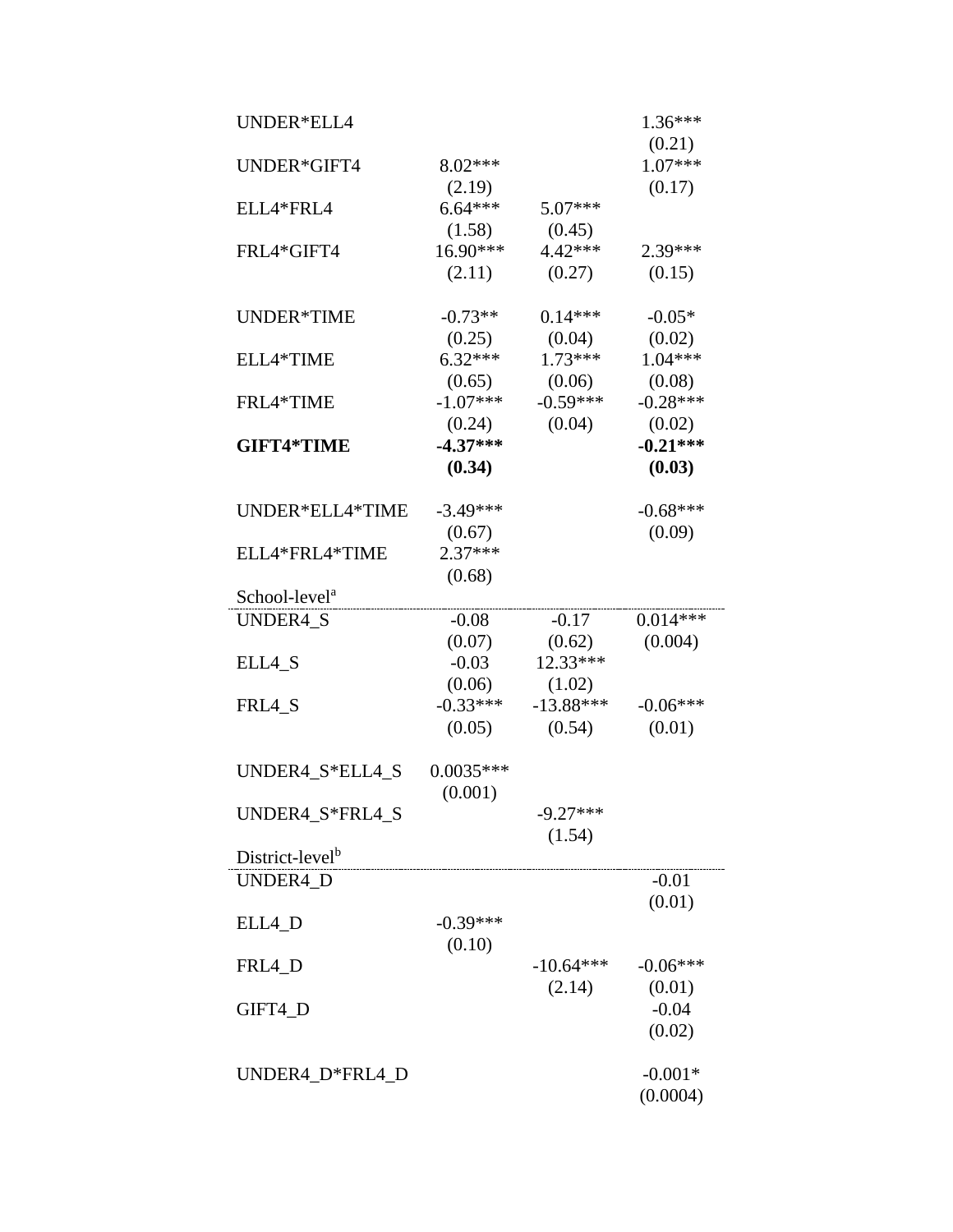| FRL4 D*GIFT4 D    |            |           | $-0.005**$<br>(0.001) |
|-------------------|------------|-----------|-----------------------|
| Variance          |            |           |                       |
| DISTRICT(IDENT)   |            |           |                       |
| Intercept         | $69.40*$   | $3.81*$   | $0.82*$               |
|                   | (16.55)    | (0.99)    | (0.14)                |
| SCHOOL(IDENT)     |            |           |                       |
| Intercept         | 99.37*     | $8.72*$   | $1.25*$               |
|                   | (7.40)     | (0.41)    | (0.08)                |
| STUDENT(UNS)      |            |           |                       |
| Intercept         | 2955.73*   | 205.70*   | $36.14*$              |
|                   | (20.59)    | (0.96)    | (0.24)                |
| Time              | 204.94*    | $5.50*$   | $0.16*$               |
|                   | (3.78)     | (0.20)    | (0.06)                |
| Fit               |            |           |                       |
| $-21\,\mathrm{L}$ | 1906624.76 | 4030996.6 | 1856709.94            |





Figure 1. Model-estimated reading scale score growth for prototypical gifted and non-gifted students in State 1.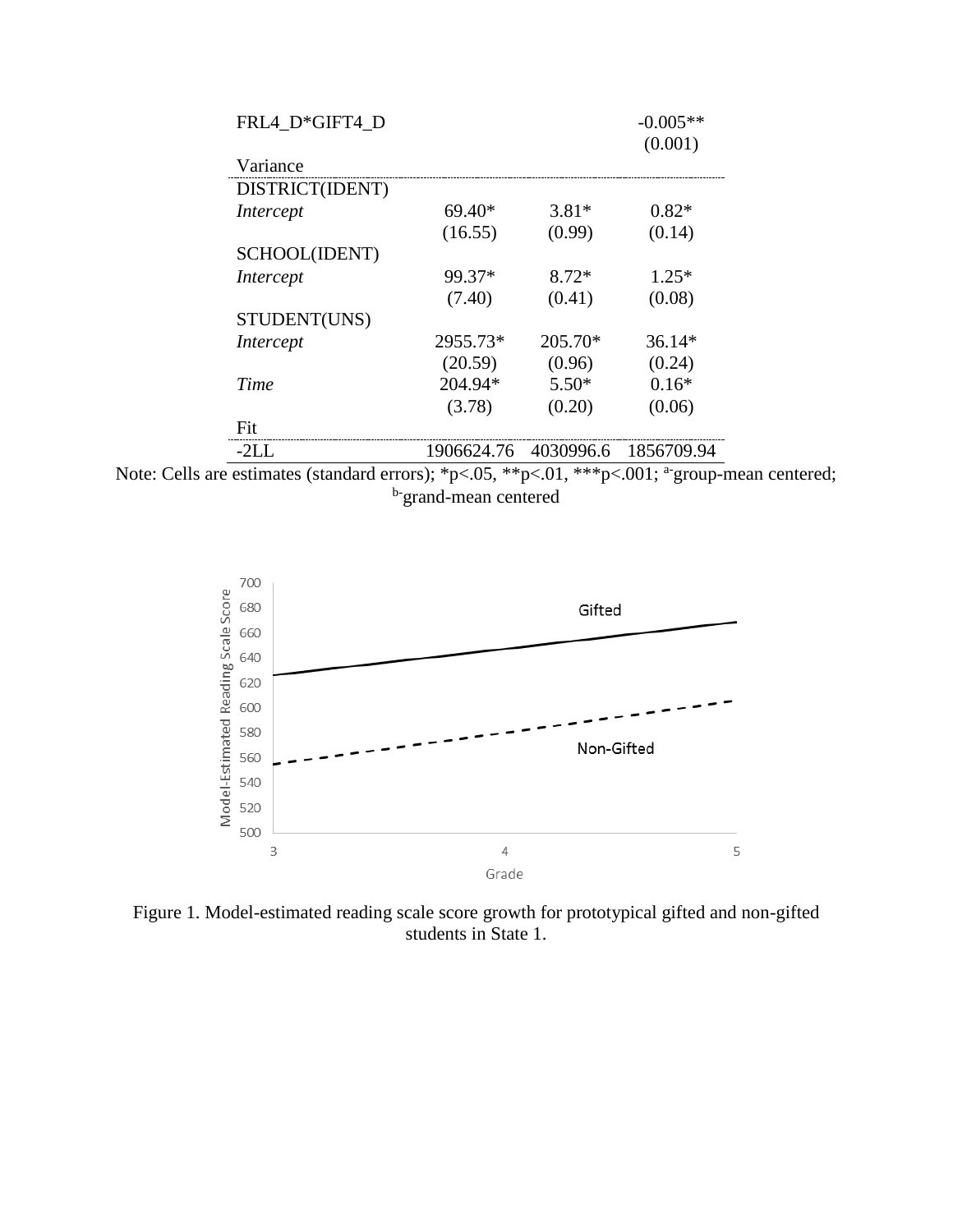

Figure 2. Model-estimated reading scale score growth for prototypical gifted and non-gifted students in State 2.



Figure 3. Model-estimated reading scale score growth for prototypical gifted and non-gifted students in State 3.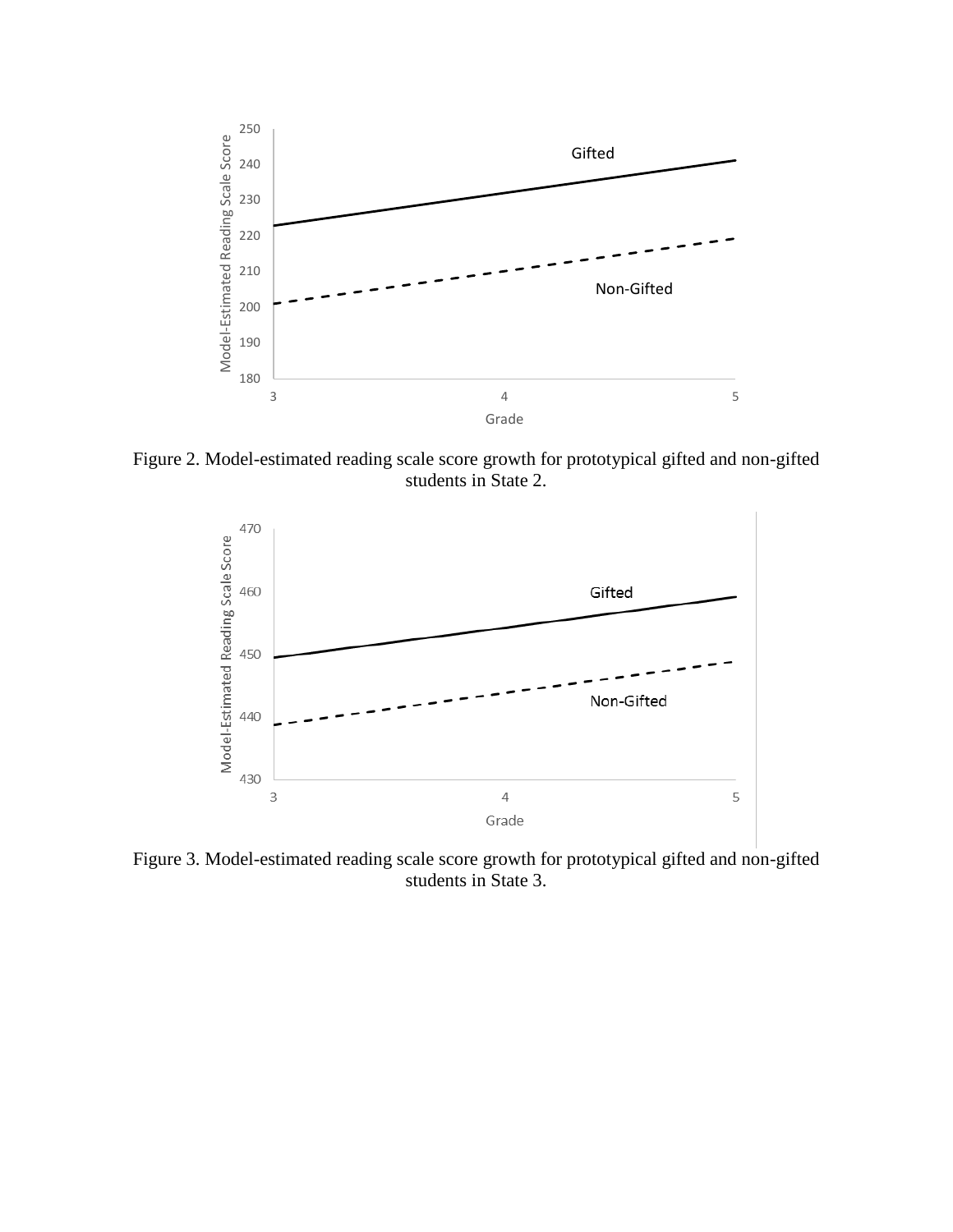

Figure 4. Model-estimated reading scale score growth of prototypical gifted students who are and are not disadvantaged (under-represented  $\&$  qualify for free/reduced priced lunch), as well as non-gifted disadvantaged students in State 1.

## **Appendix A**

### **Measures**

*Outcome* 

READ – a continuous variable indicating the reading scale score of a student in a given school

and district during the  $3<sup>rd</sup>$ ,  $4<sup>th</sup>$ , and  $5<sup>th</sup>$  grade

*Question Predictors* 

TIME – a continuous variable indicating the time-period during which the reading score is being

estimated ( $3<sup>rd</sup>$ ,  $4<sup>th</sup>$ , or  $5<sup>th</sup>$  Grade) centered on the  $3<sup>rd</sup>$  grade (i.e., Grade – 3)

GIFT4 – a dichotomous variable indicating if a student was identified as gifted by the  $4<sup>th</sup>$  grade

in a given school and district (0 if not)

*Control Variables* 

UNDER – a dichotomous variable indicating if a student in a given school and district was

identified as under-represented (black/latino) (0 if not)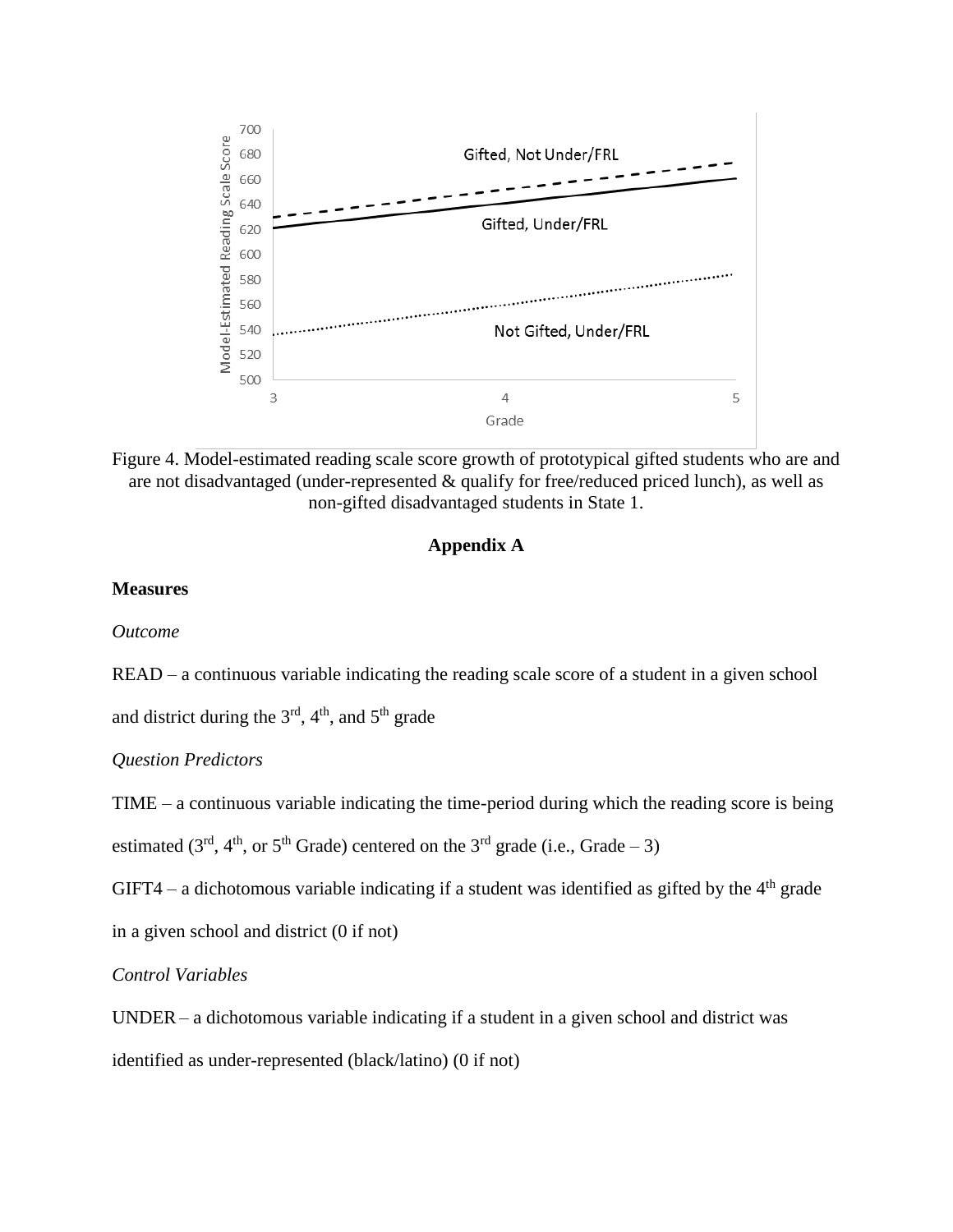ELL4 – a dichotomous variable indicating if a student in a given school and district was identified as an English language learner (ELL) in the  $4<sup>th</sup>$  grade (0 if not)

FRL4 – a dichotomous variable indicating if a student in a given school and district was iden tified as qualifying for free or reduced-priced lunch (FRL) in the  $4<sup>th</sup>$  grade (0 if not)

UNDER4 $S - a$  variable indicating the proportion of students in a school and given district identified as under-represented in the 4<sup>th</sup> grade

ELL4  $S$  – a variable indicating the proportion of students in a school and given district identified as ELL in the  $4<sup>th</sup>$  grade

FRL4  $S$  – a variable indicating the proportion of students in a school and given district identified as qualifying for FRL in the  $4<sup>th</sup>$  grade

GIFT4\_S – a variable indicating the proportions of students in a school and given district identified as gifted in the  $4<sup>th</sup>$  grade

UNDER4\_D– a variable indicating the proportion of students in a district identified as underrepresented in the 4<sup>th</sup> grade

ELL4\_D – a variable indicating the proportion of students in a district identified as ELL in the  $4<sup>th</sup>$ grade

FRL4  $D - a$  variable indicating the proportion of students in a district identified as qualifying for FRL in the  $4<sup>th</sup>$  grade

GIFT4\_D – a variable indicating the proportions of students in a district identified as gifted in the  $4<sup>th</sup>$  grade

School variables were group-mean centered and district variables were grand-mean centered. In the analytic plan that follows, we describe the proposed control variables as vectors on the student  $(A_{ijk})$ , school  $(B_{ij})$  and district  $(C_i)$  level. Descriptive statistics are given in Table A1.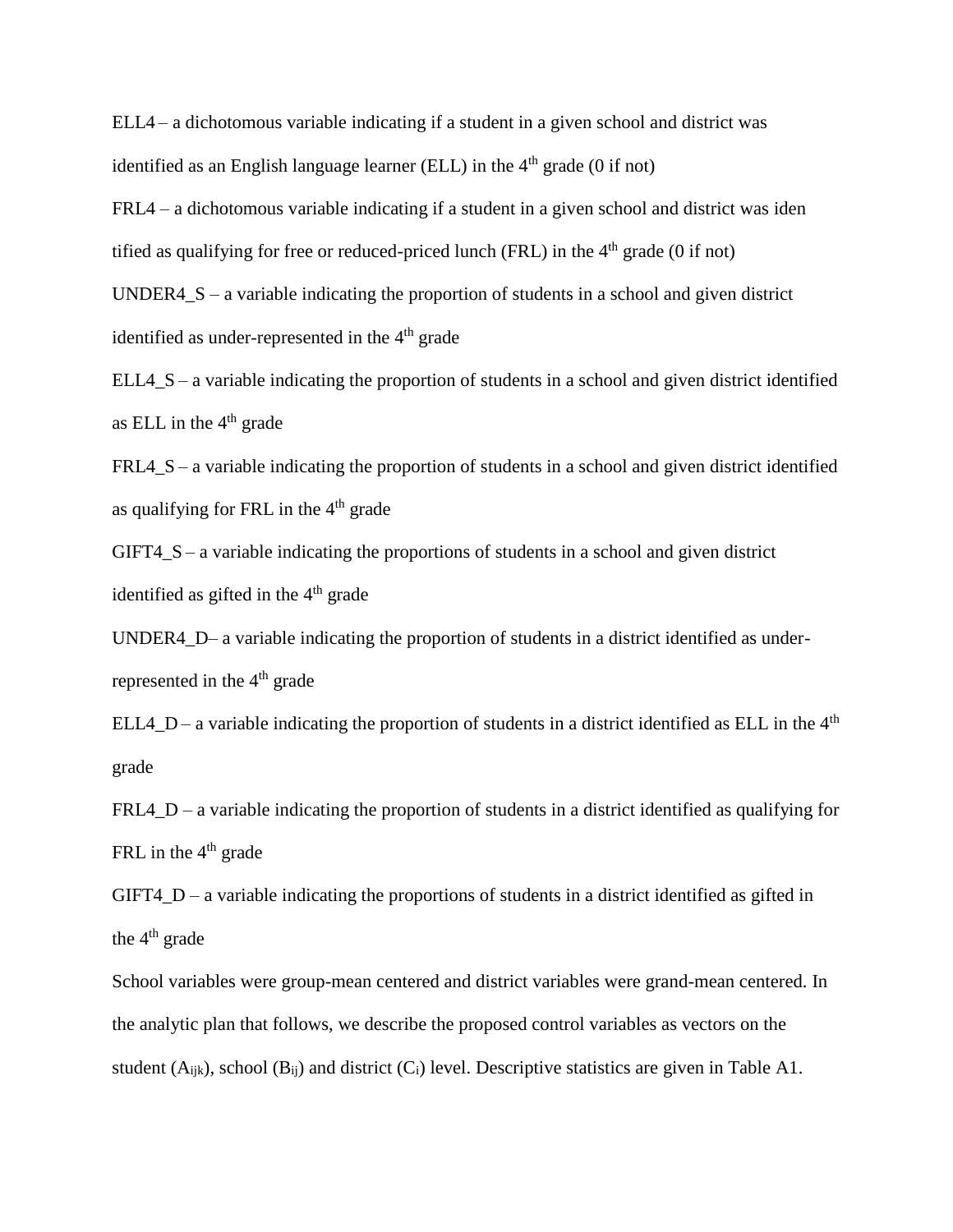|                       |                | State 1         |         |                | State 2        |         |                | State 3         |        |
|-----------------------|----------------|-----------------|---------|----------------|----------------|---------|----------------|-----------------|--------|
|                       | $\overline{3}$ | $\overline{4}$  | 5       | $\overline{3}$ | $\overline{4}$ | 5       | $\overline{3}$ | $\overline{4}$  | 5      |
| <b>READ</b>           | 562.25         | 587.77          | 612.22  | 203.58         | 213.34         | 221.88  | 440.14         | 446.07          | 449.96 |
|                       | (74.29)        | (62.76)         | (70.68) | (20.16)        | (20.59)        | (20.78) | (9.17)         | (9.54)          | (9.63) |
| <b>UNDER</b>          |                | 0.39            |         |                | 0.52           |         |                | 0.42            |        |
|                       |                | (0.49)          |         |                | (0.50)         |         |                | (0.49)          |        |
| ELL4                  |                | 0.20            |         |                | 0.09           |         |                | 0.11            |        |
|                       |                | (0.40)          |         |                | (0.28)         |         |                | (0.32)          |        |
| FRL4                  |                | 0.45            |         |                | 0.64           |         |                | 0.56            |        |
|                       |                | (0.50)          |         |                | (0.48)         |         |                | (0.50)          |        |
| GIFT4                 |                | 0.08            |         |                | 0.09           |         |                | 0.15            |        |
|                       |                | (0.28)          |         |                | (0.29)         |         |                | (0.37)          |        |
|                       |                |                 |         |                |                |         |                |                 |        |
|                       |                |                 |         |                |                |         |                |                 |        |
| UNDER4_S <sup>a</sup> |                | 0.00            |         |                | 0.00           |         |                | 0.00            |        |
|                       |                | (17.57)         |         |                | (0.20)         |         |                | (20.00)         |        |
| $ELL4_S^a$            |                | 0.00            |         |                | 0.00           |         |                | 0.00            |        |
|                       |                | (13.79)         |         |                | (0.09)         |         |                | (6.23)          |        |
| FRL4 S <sup>a</sup>   |                | 0.00            |         |                | 0.00           |         |                | 0.00            |        |
|                       |                | (20.34)         |         |                | (0.23)         |         |                | (19.91)         |        |
| GIFT4 S <sup>a</sup>  |                | 0.00            |         |                | 0.00           |         |                | 0.00            |        |
|                       |                | (5.49)          |         |                | (0.10)         |         |                | (4.67)          |        |
| $UNDER4_D^b$          |                |                 |         |                |                |         |                | 0.00            |        |
|                       |                | 0.00            |         |                | 0.00           |         |                |                 |        |
|                       |                | (21.38)<br>0.00 |         |                | (0.21)<br>0.00 |         |                | (18.10)<br>0.00 |        |
| $ELL4_D^b$            |                |                 |         |                |                |         |                |                 |        |
| $FRL4_D^b$            |                | (11.05)<br>0.00 |         |                | (0.06)<br>0.00 |         |                | (2.98)<br>0.00  |        |
|                       |                |                 |         |                | (0.10)         |         |                |                 |        |
| $GIFT4$ $D^b$         |                | (20.54)         |         |                | 0.00           |         |                | (11.98)<br>0.00 |        |
|                       |                | 0.00            |         |                |                |         |                |                 |        |
|                       |                | (3.91)          |         |                | (0.04)         |         |                | (6.02)          |        |

Table A1. Descriptive statistics of student, school, and district-level covariates for State 1  $(n_{student}=63,323; n_{school}=1,034; n_{distinct}=180)$ , State 2  $(n_{student}=168,444; n_{school}=2,194; n_{distinct}=73)$ , and State 3 ( $n_{student}=98,764$ ;  $n_{school}=1,318$ ;  $n_{distinct}=114$ ).

Note: Cells are means (sd); <sup>a-</sup>group-mean centered; <sup>b-</sup>grand-mean centered **Data Analytic Plan** 

To estimate the relationship between gifted identification and growth in student reading scale scores, we fit the following individual growth model (Singer & Willett, 2003), which estimates average student reading scale scores at a given time, clustered by their 4<sup>th</sup> grade school and district.

Level 1 – Time: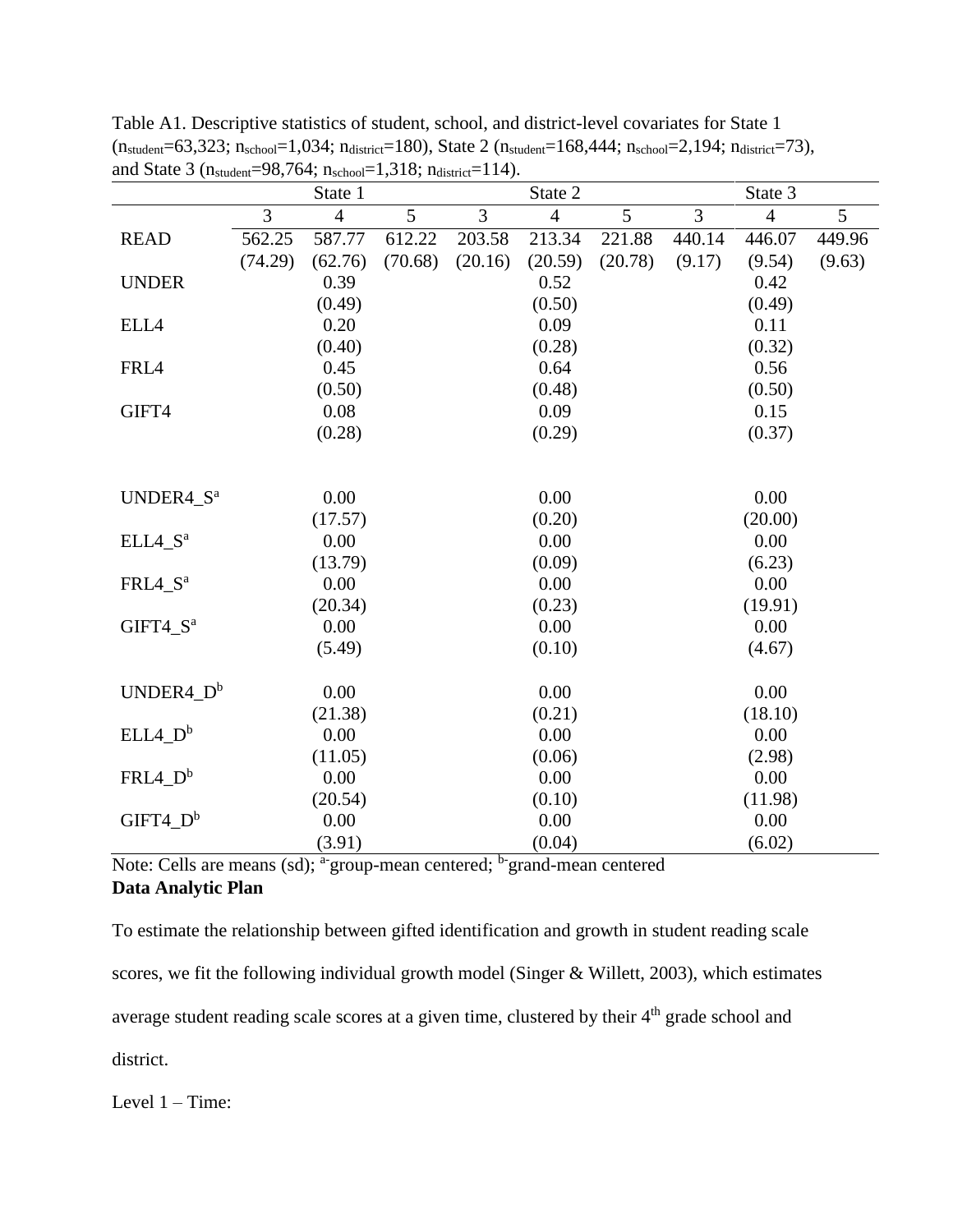$READ_{ijkl} = \pi_{0ijk} + \pi_{1ijk} TIME_{ijkl} + \varepsilon_{ijkl}$ 

*Where*  $\varepsilon_{ijkl} \sim N(0, \sigma^2_{\varepsilon})$ 

Level 2 – Student:

 $\pi_{0ijk} = \gamma_{00} + \gamma_{01} GIFT4_{ijk} + \omega_{02}A_{ijk} + r_{0ijk}$ 

 $\pi_{1ijk} = \gamma_{10} + \gamma_{11} GIFT4_{ijk} + \omega_{12}A_{ijk} + r_{1ijk}$ 

Where 
$$
\begin{bmatrix} r_{0ijk} \\ r_{ijk} \end{bmatrix} \sim N \begin{bmatrix} 0 \\ 0 \end{bmatrix} \begin{bmatrix} \sigma_0^2 & \sigma_{01} \\ \sigma_{10} & \sigma_1^2 \end{bmatrix}
$$

Level 3 – School:

- $\gamma_{00} = \gamma_{000} + \delta_{000}B_{ij} + S_{0ij}$
- *Where*  $s_{0ij} \sim N(0, \sigma^2_s)$
- Level 4 District:
- $\gamma_{000} = \gamma_{0000} + \Omega_{000}C_i + u_{0i}$
- *Where*  $u_{0i} \sim N(0, \sigma^2 u)$

Composite Model:

 $READ_{ijkl} = \gamma_{0000} + \Omega_{0000}C_i + \delta_{000}B_{ij} + \gamma_{01}GIFT4_{ijk} + \omega_{02}A_{ijk} + \gamma_{10}TIME_{ijkl} + \gamma_{11}(GIFT4_{ijk} + \omega_{02}A_{ijk})$ 

 $TIME<sub>ijkl</sub> + ω<sub>12</sub>(A<sub>ijk</sub> x TIME<sub>ijkl</sub>) + [u<sub>0i</sub> + s<sub>0ij</sub> + r<sub>0ijk</sub> + r<sub>1ijk</sub> TIME<sub>ijkl</sub> + \varepsilon<sub>ijkl</sub>]$ 

In the proposed population model above:

- READ<sub>ikl</sub> is the model-estimated reading scale score for a student nested in a given school and district, at a given point in time, given their gifted status in 4<sup>th</sup> grade as well as other student, school, and district covariates
- $\bullet$   $\gamma_{0000}$  is the population average 3<sup>rd</sup> grade reading score for non-UNDER, non-ELL, non-FRL, non-GIFTED students from an average school in an average district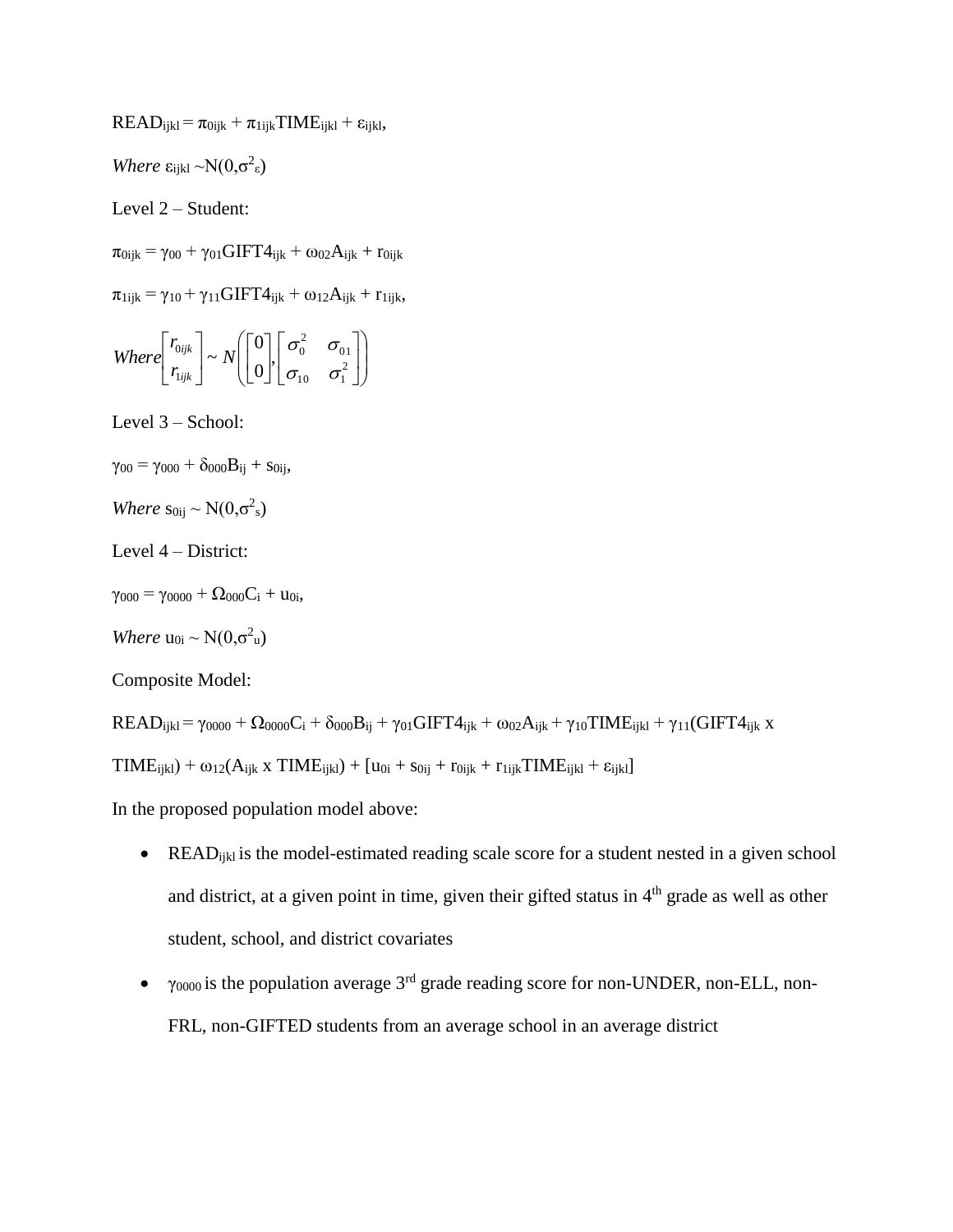- $\bullet$   $\gamma_{10}$  is the population average change in reading scale score for non-gifted students, controlling for all other factors in the model
- $\Omega_{0000}$  is the effect of a vector of district-level covariates (C<sub>i</sub>) on 3<sup>rd</sup> grade reading scale scores, controlling for all other factors in the model
- $\bullet$   $\delta_{000}$  is the effect of a vector of school-level covariates (B<sub>ii</sub>) on 3<sup>rd</sup> grade reading scale scores, controlling for all other factors in the model
- $\bullet$   $\omega_{02}$  is the effect of a vector of student-level covariates (A<sub>ijk</sub>) on 3<sup>rd</sup> grade reading scale scores, controlling for all other factors in the model
- $\bullet$   $\omega_{12}$  is the effect of a vector of student-level covariates (A<sub>ijk</sub>) on growth in student reading scale scores between  $3<sup>rd</sup>$  and  $5<sup>th</sup>$  grade, controlling for all other factors in the model
- $\bullet$   $\gamma_{01}$  is the effect of student gifted status on 3<sup>rd</sup> grade reading scale scores, controlling for all other factors in the model
- $\gamma_{11}$  is the effect of student gifted status on change in reading scale scores, controlling for all other factors in the model
- $\bullet$  u<sub>0i</sub>, s<sub>0ii</sub>, r<sub>0iik</sub>, r<sub>1ijk</sub>TIME<sub>ijkl</sub>, and  $\varepsilon$ <sub>ijkl</sub> are the residual terms

To answer our research question, we fit the above model to data from each state, and examined the statistical significance, magnitude, and direction of effects of  $\gamma_{01}$  and  $\gamma_{11}$ .

## **Appendix B**

Bivariate relationships between the student-level covariates and reading scores over time were explored by randomly sampling 192 students from each state and fitting linear trends lines for students who were and were not identified by the demographic characteristics. As can be seen the figures that follow, the same general trends hold across all three states: Under-represented students, students classified as English language learners, students who qualify for free/reduced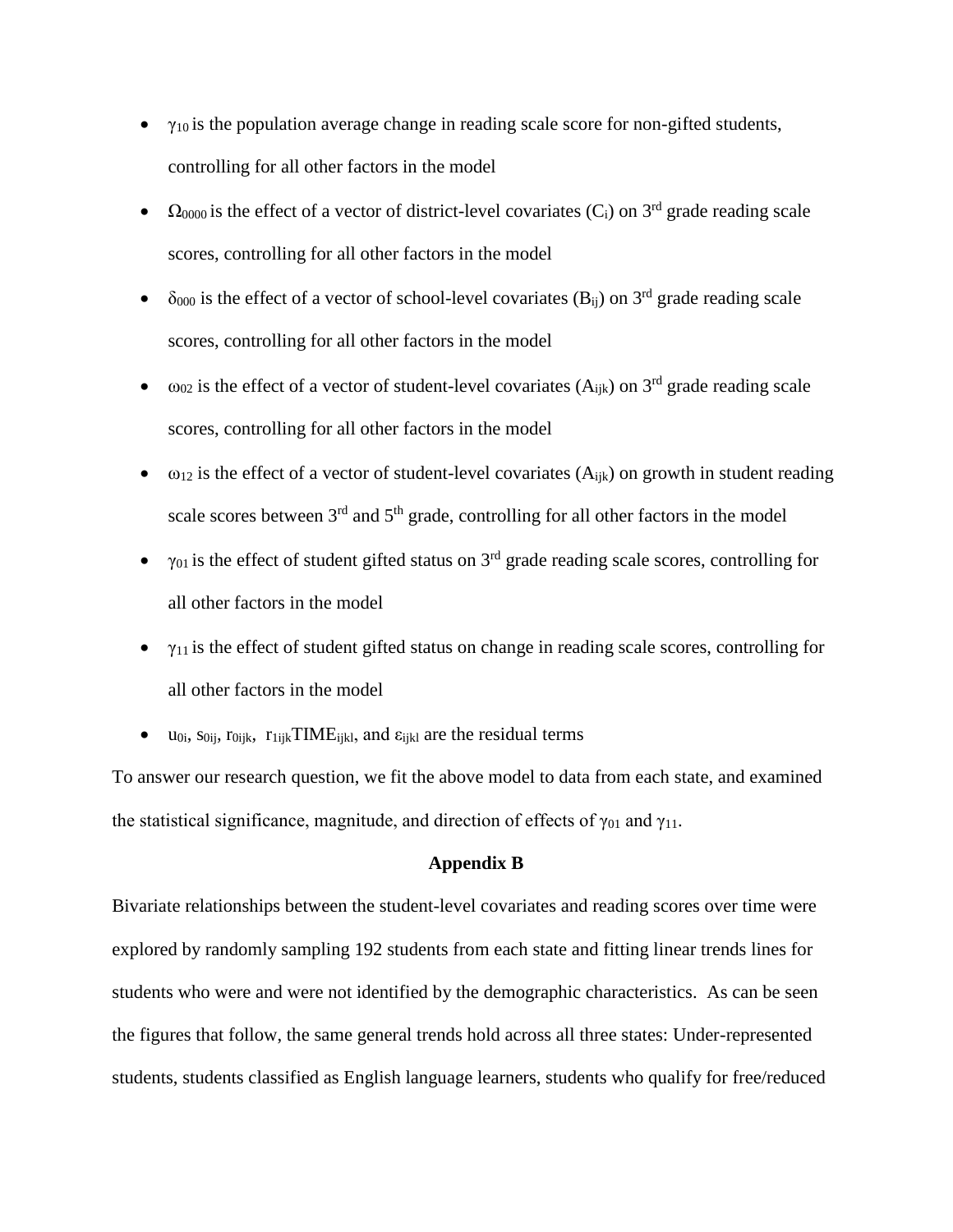price lunch, and students who are not gifted show lower 3<sup>rd</sup> grade reading scores and, often, less growth in scores over time (the exception being students identified as gifted having less-steep growth slopes than their peers).



Figure A1. State 1 student reading growth by demographics of interest (n=192).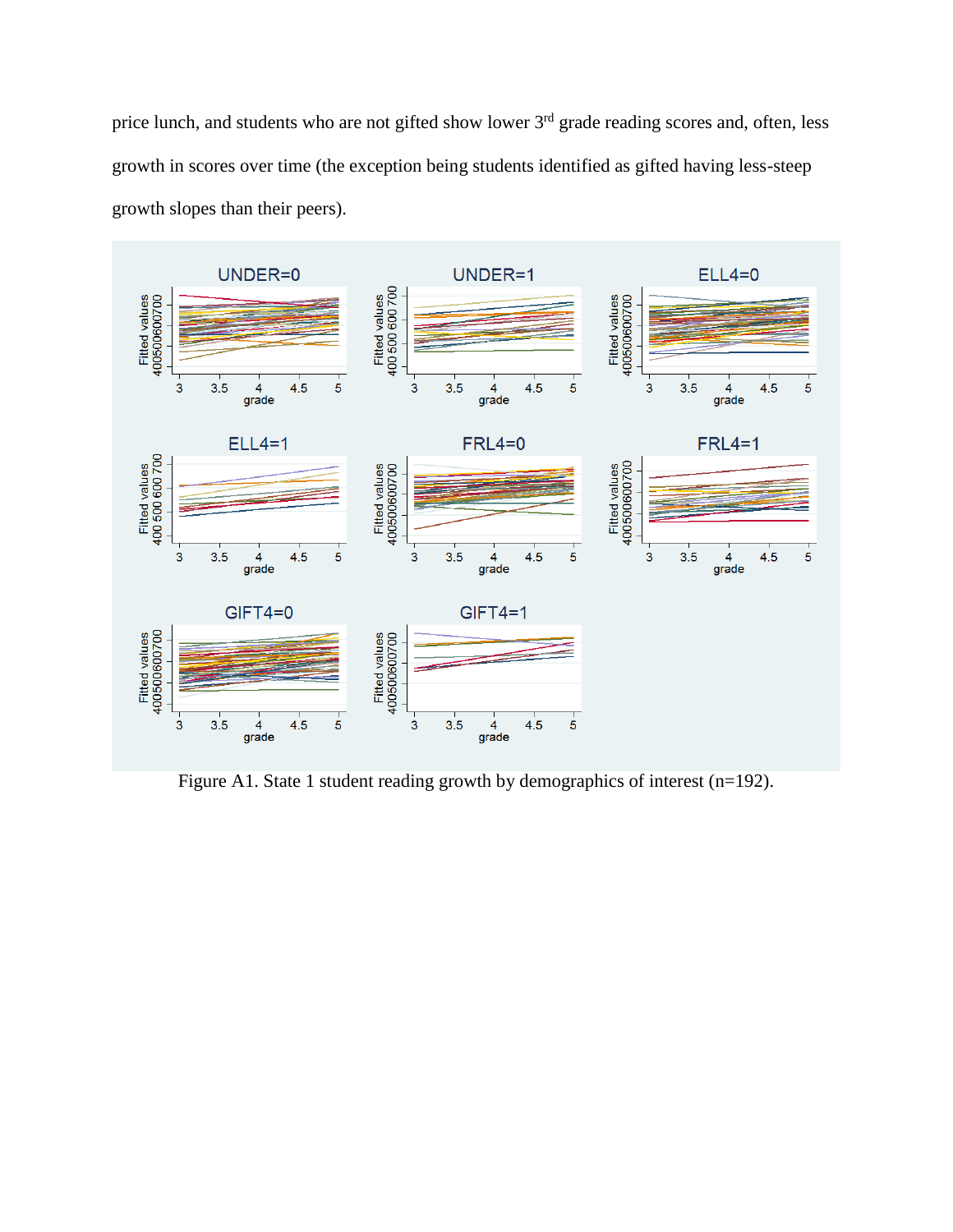

Figure A2. State 2 student reading growth by demographics of interest (n=192).